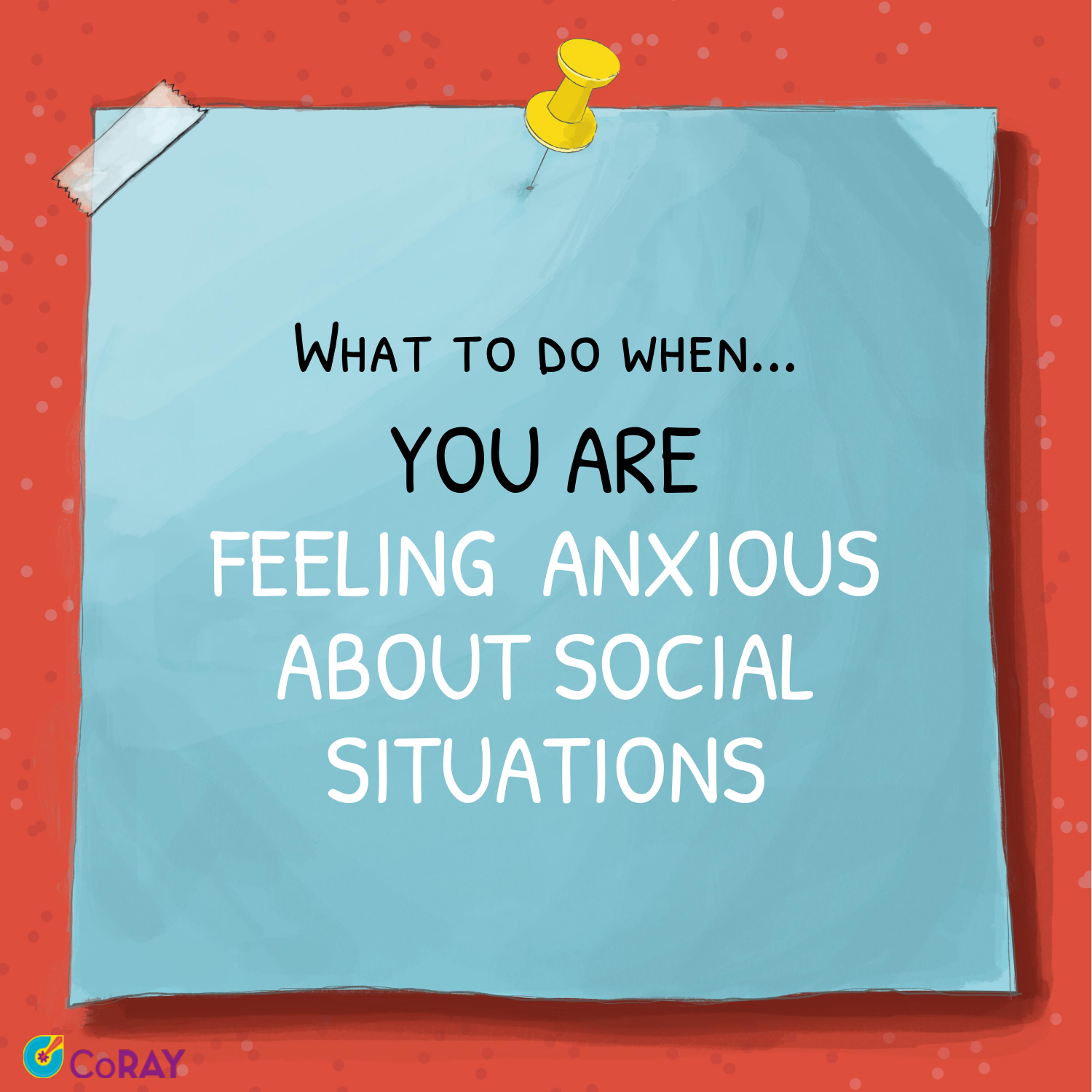### NOTICE WHAT YOU THINK, FEEL AND DO IN A SOCIAL SITUATION

1/6

- 1. People who feel socially anxious might **have thoughts that they're being judged**  by others (e.g., 'I sound really stupid')
- **2. Recognising these thoughts** can be **the first step to breaking the social anxiety cycle**
- **3. It can take time** to work out what we think and feel when we're socially anxious – **that's okay; keep going**!

 $\bullet$ 

CORAY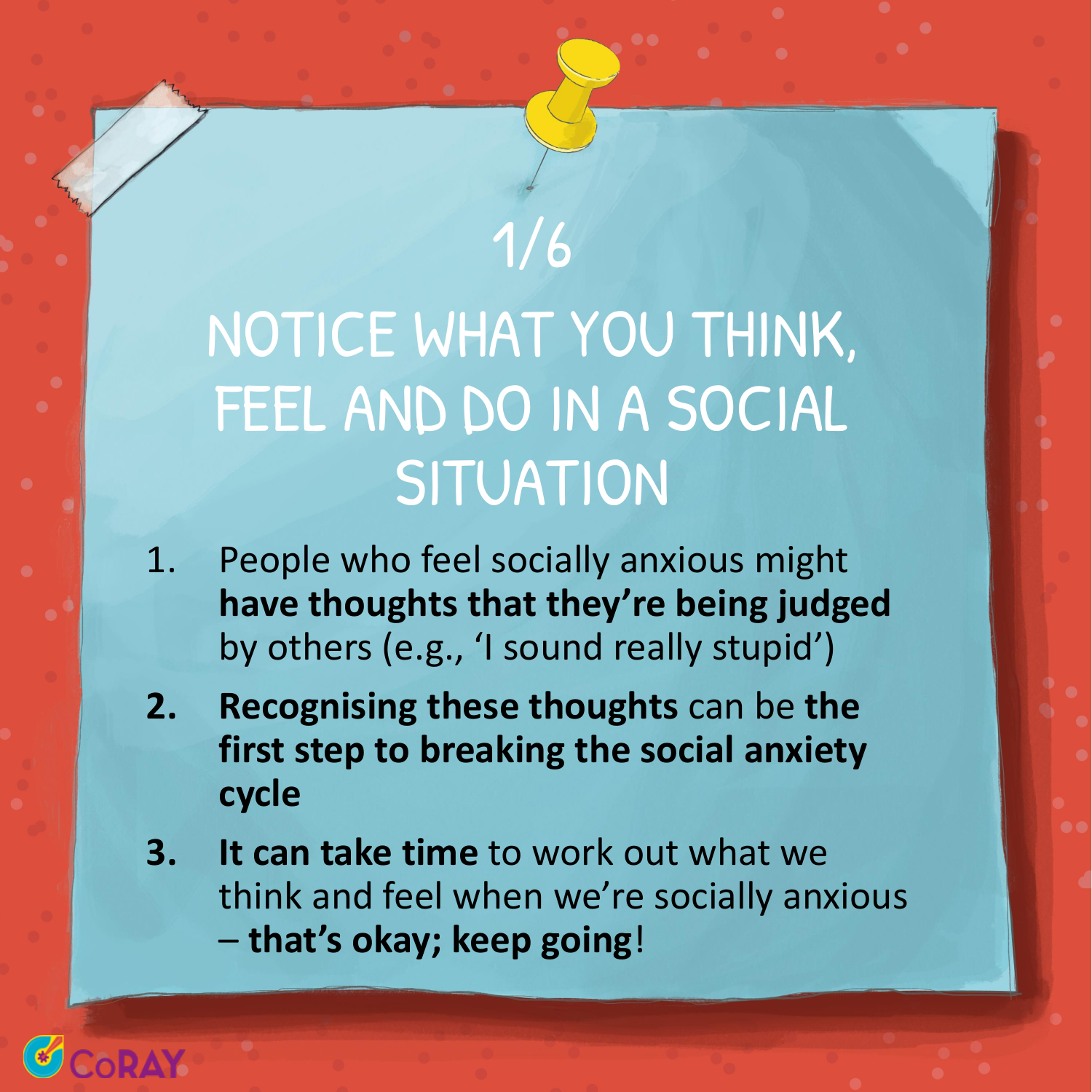### 2/6 FOCUS ON WHAT IS GOING ON AROUND YOU

- 1. When people are feeling socially anxious, they tend to **focus too much on their thoughts and how they feel physically**
- 2. Instead**, pay more attention to what other people are saying** and doing; or focus on the world around you
- 3. By doing this, **you might notice how people** *actually* **react to you**!

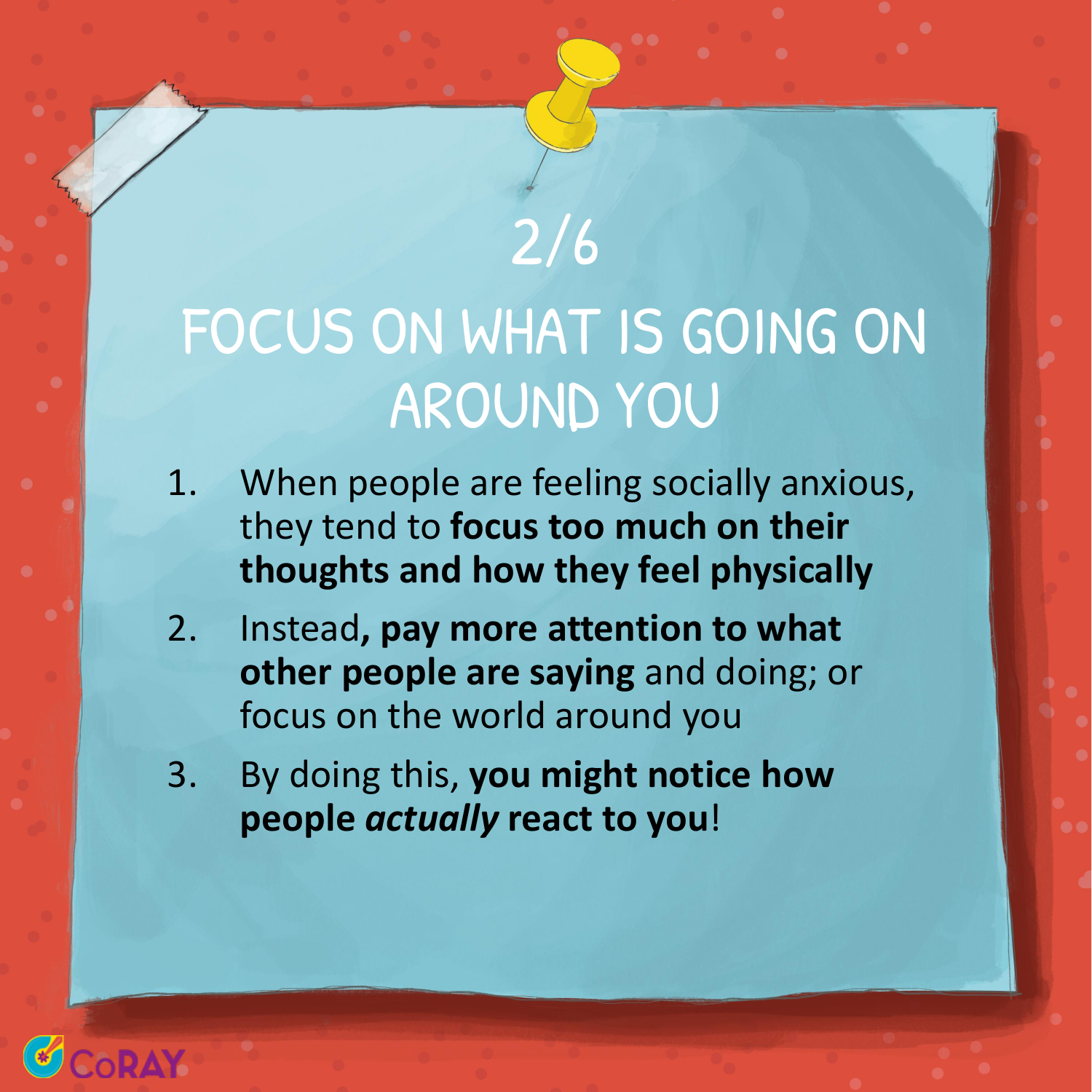## 3/6 IDENTIFY ANY 'SAFETY BEHAVIOURS'

- 1. Safety behaviours are **things you do because you believe they will keep you safe from judgement** (e.g., not making eye contact)
- 2. These might make social situations feel more manageable in the moment, but **can make social anxiety worse in the long term**
- 3. They **stop you from learning new things about your fears** so it's important that you can **identify when you use them**

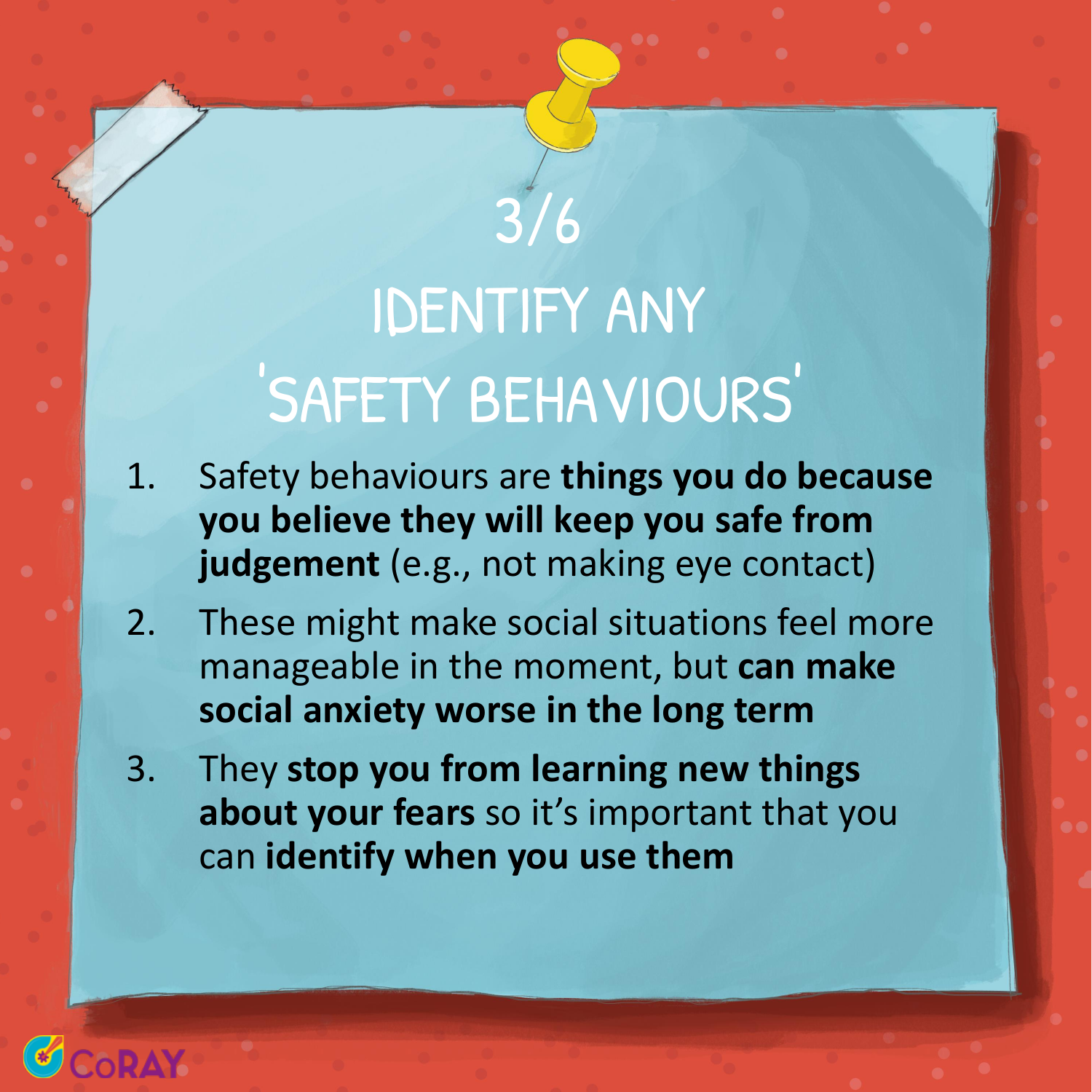## DISCOVER HOW YOU REALLY COME ACROSS

4/6

- **1. Try out a couple of social situations** that make you feel a bit anxious, and **do them without your safety behaviours**
- 2. Afterwards, **reflect on how it went**  how did it compare to what you worried would happen? Did you learn anything?
- 3. By testing out these situations**, you will start to discover how you really come across**!

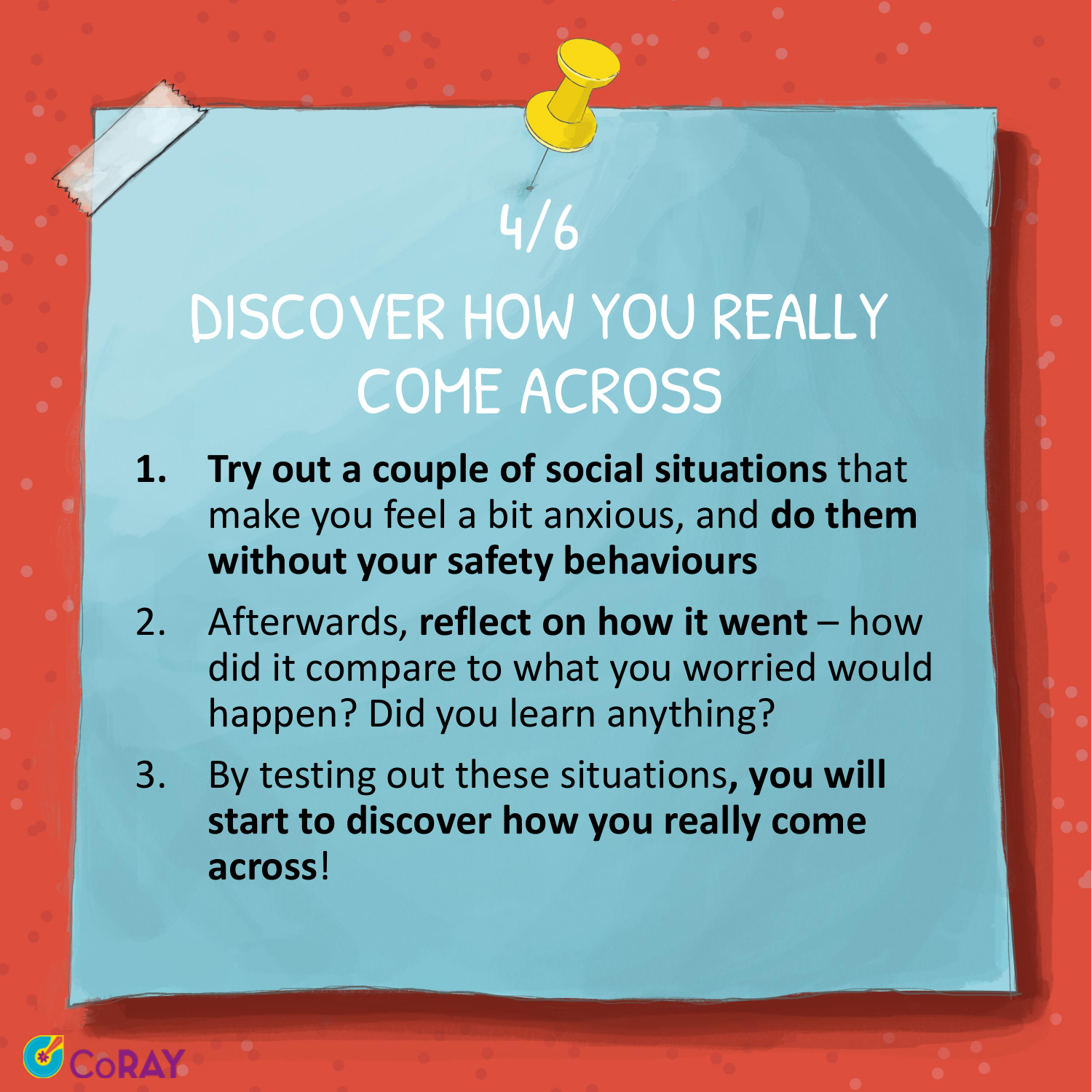## INSTEAD OF GOING OVER A SITUATION IN YOUR HEAD, DISTRACT YOURSELF

5/6

- **1. It can be easy to go over social situations in your head afterwards**, and to focus on the things that went 'badly'
- **2. Try and do a different activity** that focuses your mind on something more enjoyable (e.g., reading, gaming, TV)
- **3. This can help you not to overthink what happened** or think about it in a negative way

CORAY